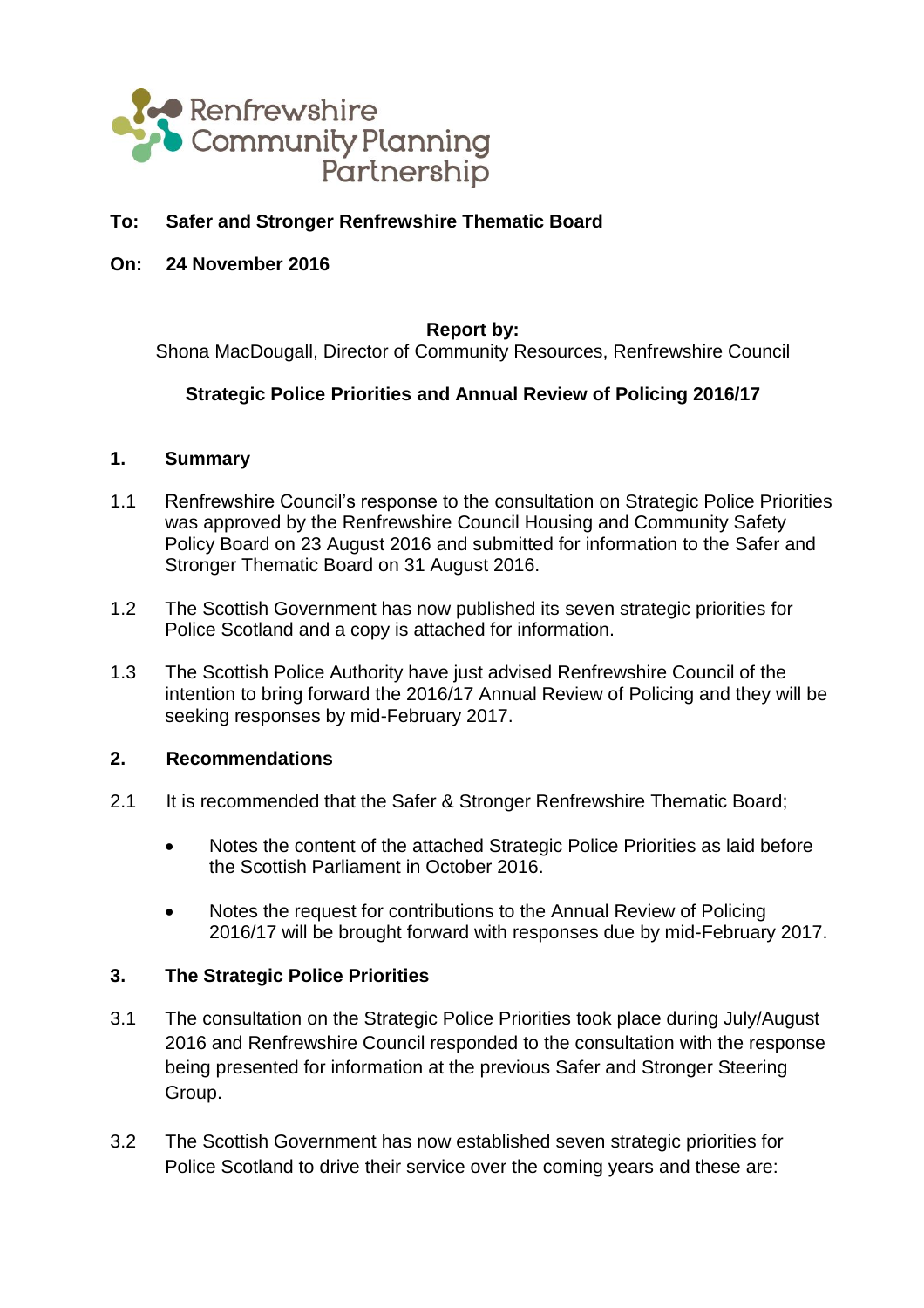

- **Localism**  Ensure that the needs of local communities are understood and reflected in the planning and delivery of policing at a local and national level.
- **Inclusion** Ensure our police service is accessible and responsive to the needs of all people in Scotland.
- **Prevention** Ensure our police service works to protect people by preventing crime and reducing fear of crime through communication, education, innovation and partnership working.
- **Response**  Focus policing on improving the wellbeing of individuals and communities by tackling crime and responding to and investigating incidents effectively and efficiently.
- **Collaborative Working Ensure that our police service works** productively with partners at local, national and international levels to deliver better outcomes for people in Scotland.
- Accountability Continuously improve public confidence in policing and inspire trust by being transparent, accountable and acting with integrity, fairness and respect.
- **Adaptability** Ensure our police service takes advantage of new opportunities and meets emerging threats and challenges.

# **4. The Annual Review of Policing 2016/17**

4.1 Renfrewshire Council has also just been informed by the Scottish Police Authority (SPA) that the request for contributions to the Annual Review of Policing 2016/17 will be brought forward to November 2016 with responses due by mid-February 2017. The Renfrewshire Council response and outcomes of the annual review 2016/17 will be brought to a future Safer and Stronger Thematic Board for information once published.

**Author:** Oliver Reid, Head of Public Protection, Renfrewshire Council on 0141 618 7352, oliver.reid@renfrewshire.gcsx.gov.uk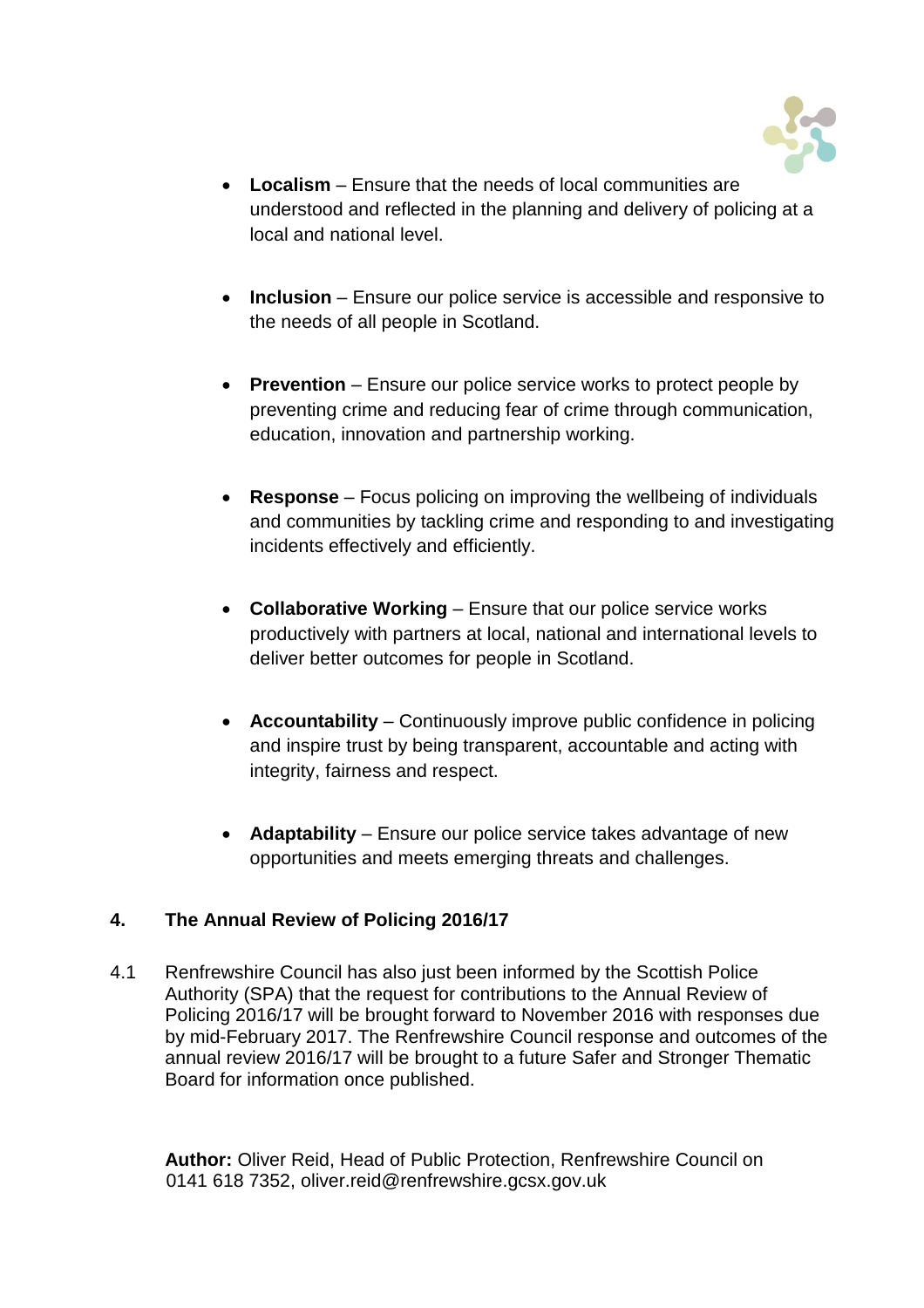# **Strategic Police Priorities for Scotland**

Laid before the Scottish Parliament by the Scottish Ministers under Section 33 of the Police and Fire Reform (Scotland) Act 2012 October 2016 SG/2016/139

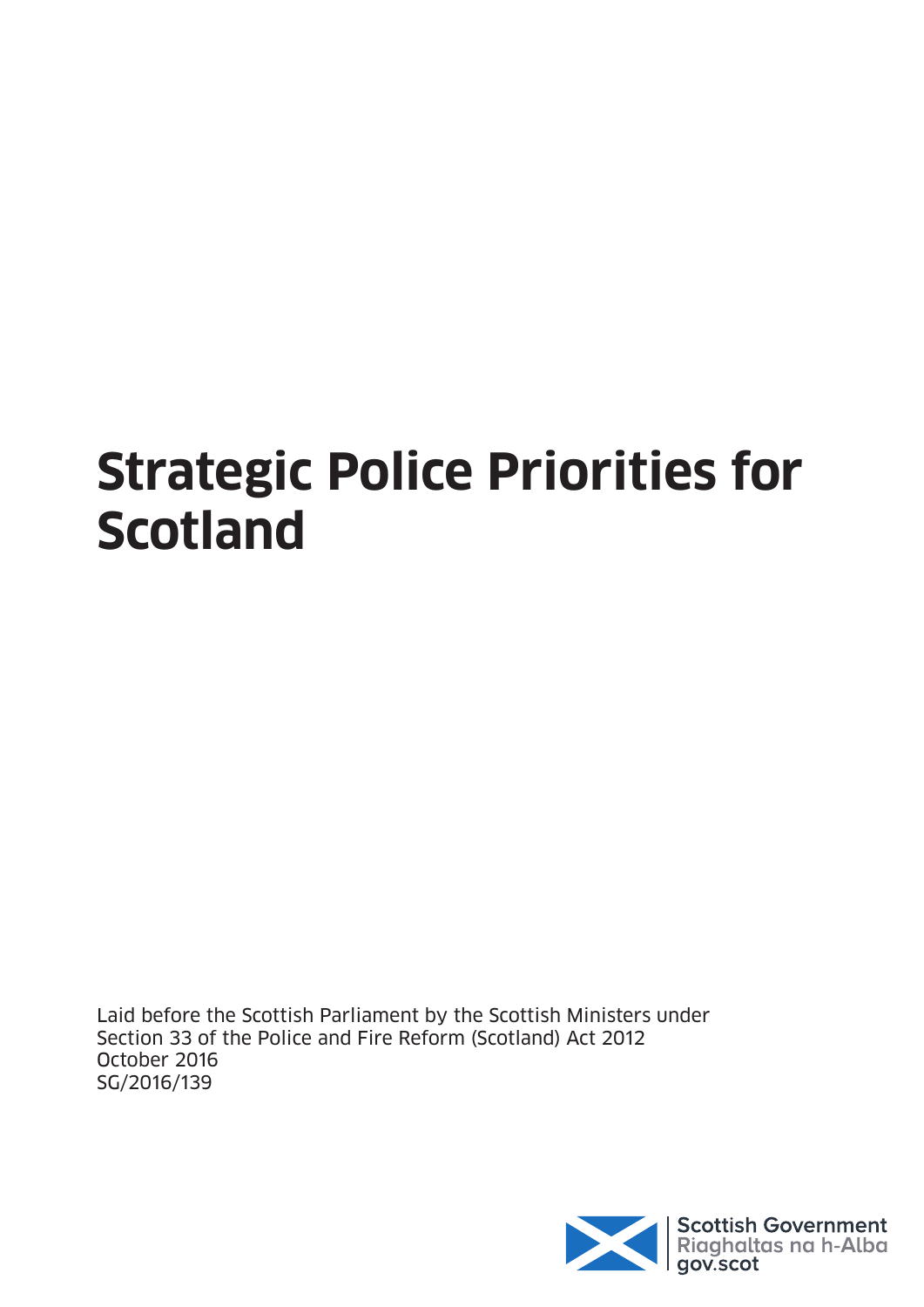## **Introduction**

We have a world class police system in Scotland, supported by a hugely dedicated and professional workforce who work each and every day to secure the safety and wellbeing of people and communities across the country.

It is important that we continue to ensure our police are well placed to deal with emerging threats and to meet changing expectations across our society. The Strategic Police Priorities are key to that process and form the foundation of the planning system for our police services. Set under the Police and Fire Reform (Scotland) Act 2012, they set out our communities" collective expectations for policing.

These Strategic Police Priorities have been developed following an extensive programme of engagement with individuals, communities, public and third sector partners across Scotland. It will be for the Scottish Police Authority and Police Scotland to translate them into more focussed objectives and operational policing activities. In doing so, we expect that they will seek to utilise the knowledge and expertise of people from across Scotland, working in partnership to shape the way forward.

Whilst set out under discrete headings, the seven Priorities are closely related and interdependent:

**Localism** – Ensure that the needs of local communities are understood and reflected in the planning and delivery of policing at a local and national level.

**Inclusion** – Ensure our police service is accessible and responsive to the needs of all people in Scotland.

**Prevention** – Ensure our police service works to protect people by preventing crime and reducing fear of crime through communication, education, innovation and partnership working.

**Response** – Focus policing on improving the wellbeing of individuals and communities by tackling crime and responding to and investigating incidents effectively and efficiently.

**Collaborative Working** – Ensure that our police service works productively with partners at local, national and international levels to deliver better outcomes for people in Scotland.

**Accountability** – Continuously improve public confidence in policing and inspire trust by being transparent, accountable and acting with integrity, fairness and respect.

**Adaptability** – Ensure our police service takes advantage of new opportunities and meets emerging threats and challenges.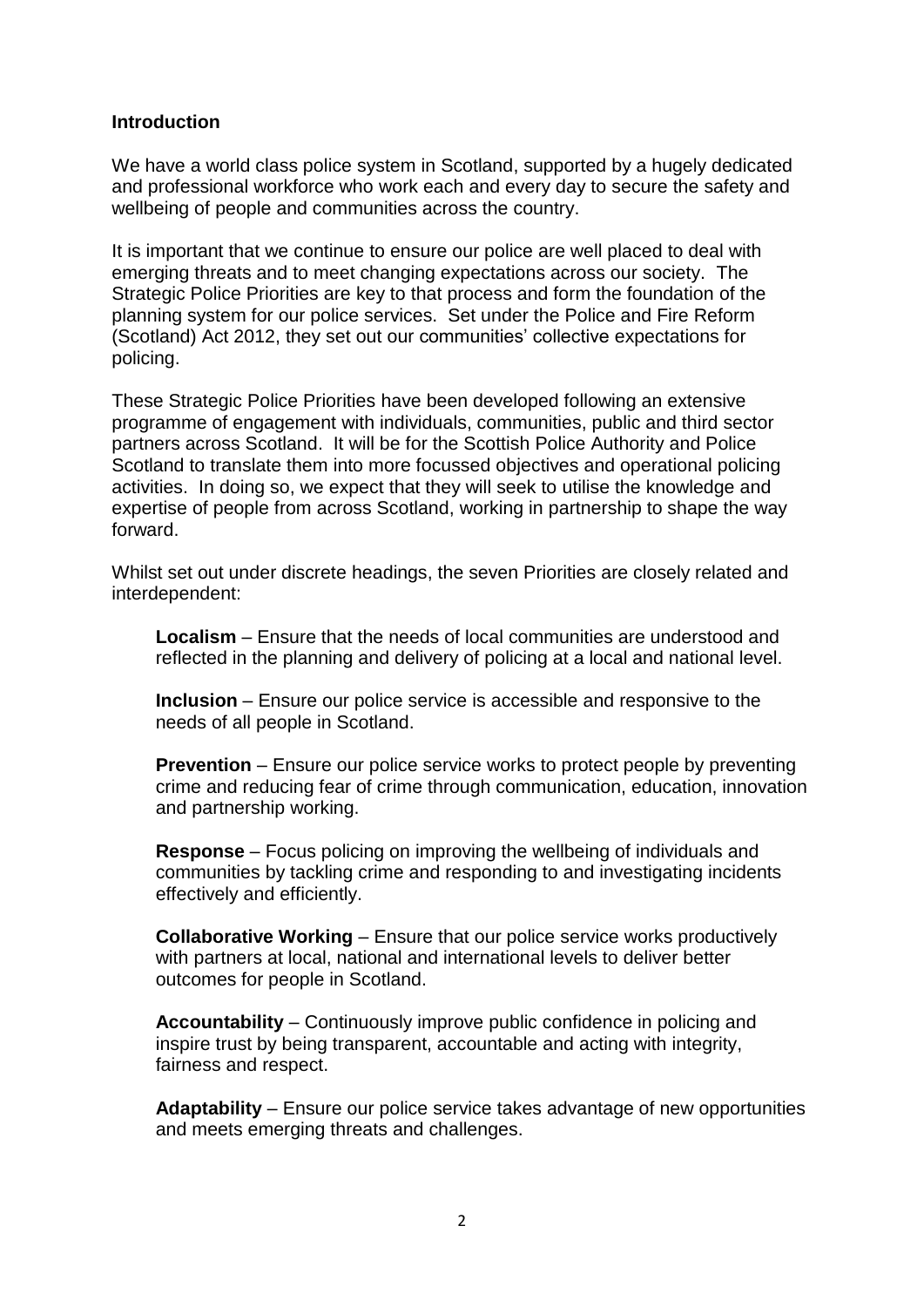More detail is attached about our intention for these priorities in the Annex. For further information please contact:

Police Division Scottish Government 1st Floor Rear St Andrews House Regent Road **Edinburgh** EH<sub>1</sub> 3D<sub>G</sub> Tel: 0131 244 7923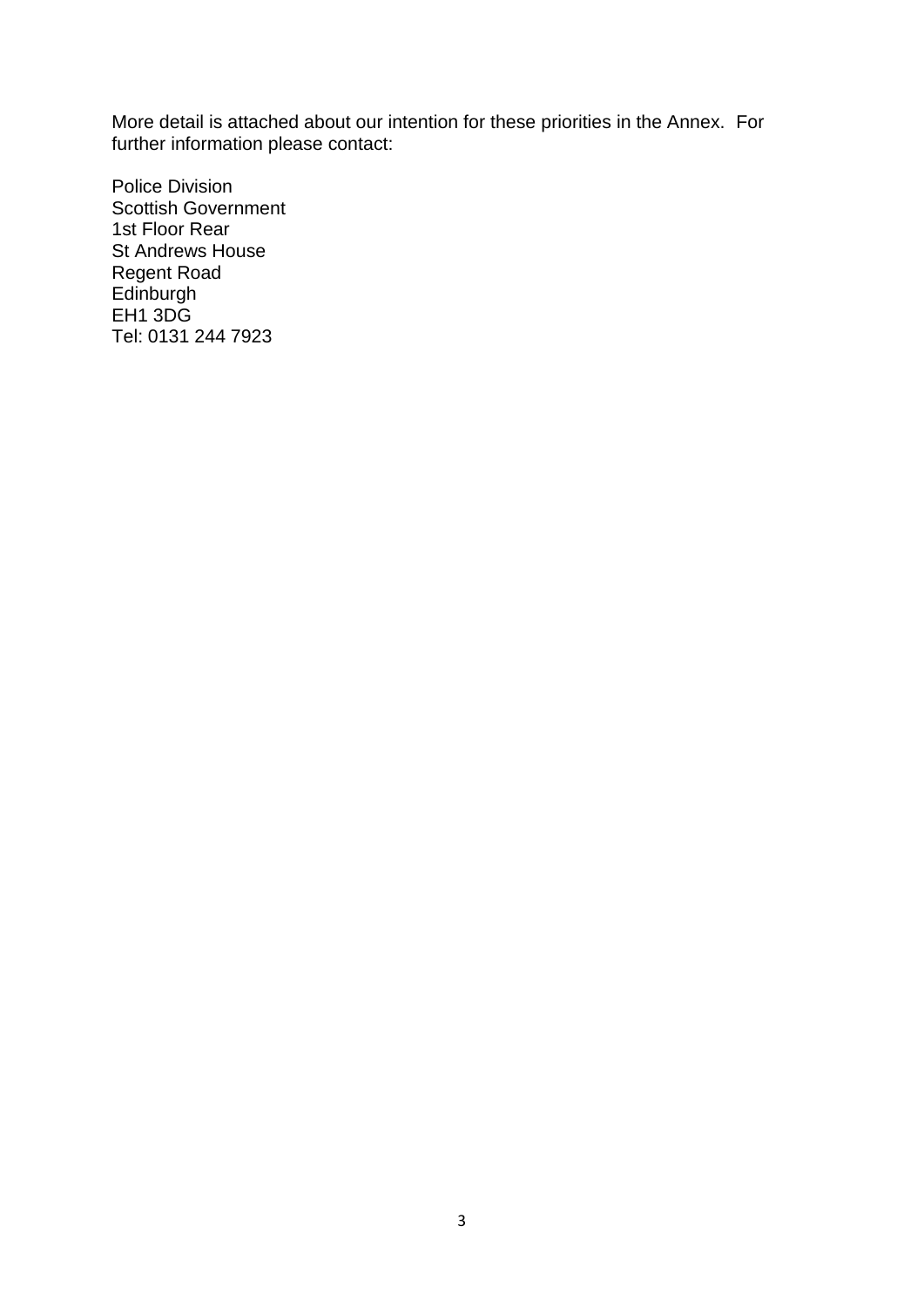# **Localism**

# **Strategic Priority**

**Ensure that the needs of local communities are understood and reflected in the planning and delivery of policing at a local and national level.**

#### **What this means**

Policing must be carried out with the support of local communities throughout Scotland. Building relationships and responding to the needs of those communities must therefore remain a core priority.

Localism represents what all communities across Scotland want to see from the police: police officers who will respond whenever there is a need in local areas; who work in partnership through our schools, community groups and local community initiatives; and whose visibility reassures our communities on a daily basis.

There is a wide range of expertise in Scotland"s communities and it is right that we should seek to harness this local knowledge when it comes to policing. Community empowerment is, amongst other things, about enabling local partners and communities to work with local commanders to shape the delivery of services at both local and national level, ensuring they meet their needs and expectations. Local Authority Police Scrutiny Committees have a key role to play as do Community Planning Partnerships, Community Councils and a host of other local and national bodies.

When it comes to policing, we appreciate that what works and is right for, for example, a rural community in one part of Scotland won"t necessarily work as well elsewhere. That is why it is crucial that local communities have a strong voice in the policing decisions which affect them.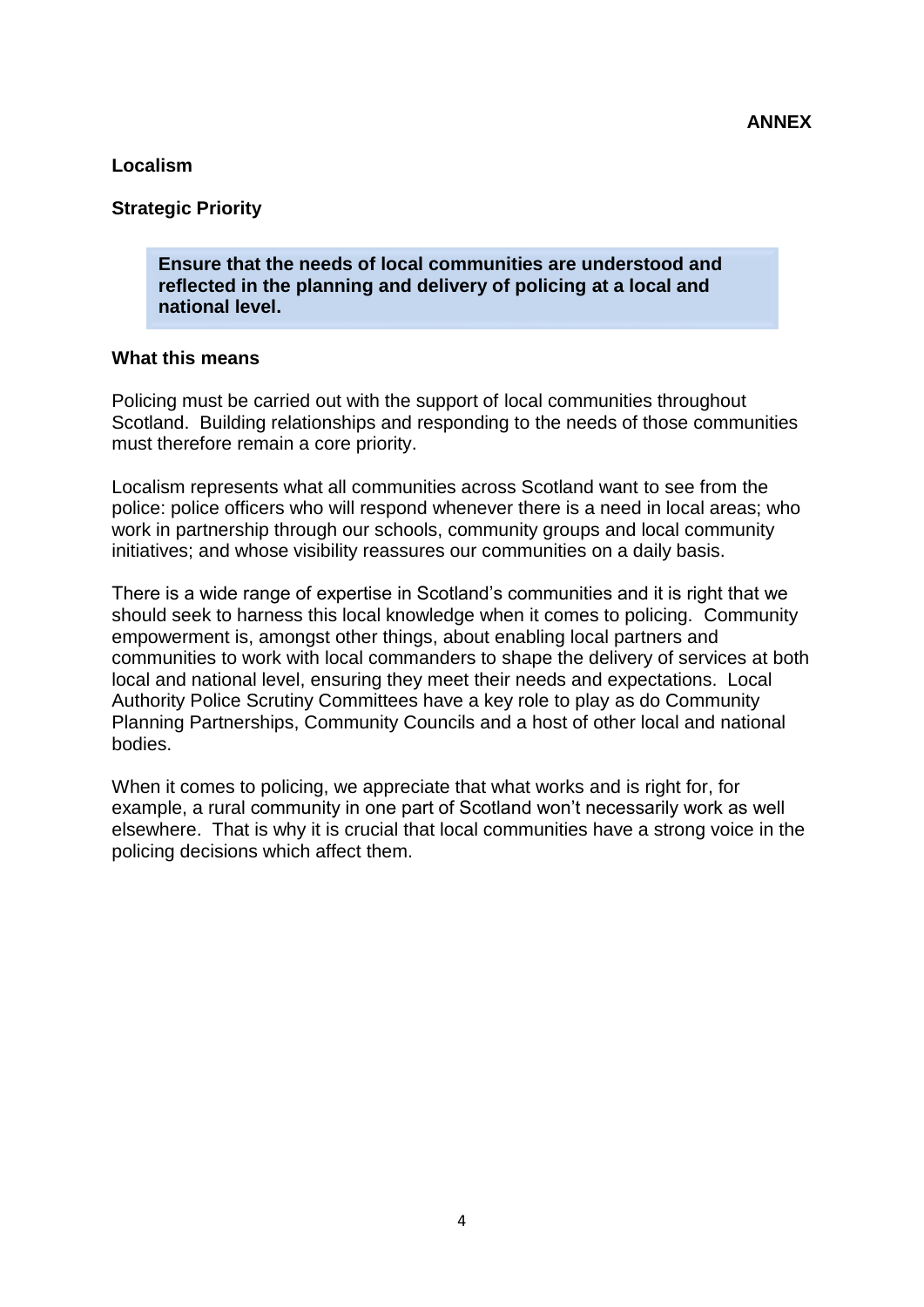# **Inclusion**

# **Strategic Priority**

**Ensure our police service is accessible and responsive to the needs of all people in Scotland.**

#### **What this means**

No one should be discriminated against or denied opportunities on the basis of race or ethnicity, disability, gender or gender identity, sexual orientation, age, religion/belief or because of where they live. The police have an important role to play in this regard, supporting community cohesion and fostering good relations amongst all individuals and groups within Scottish society. Our police service needs to act objectively, working proactively to understand and adapt to the needs of all individuals and communities whilst protecting and upholding everyone"s fundamental rights.

This means engaging effectively with people of all backgrounds and characteristics on all aspects of policing, both locally and nationally. It also means taking steps to address inequalities when it comes to people"s experiences of crime. For example, we know that the risk of being the victim of a crime is higher for adults living in our most deprived communities and that our young people are more likely than others to experience crime. We also know that women and girls are particularly affected by certain types of crime as are ethnic minorities.

These problems must be addressed if we are to create the fairer, more equal and more prosperous Scotland to which we all aspire.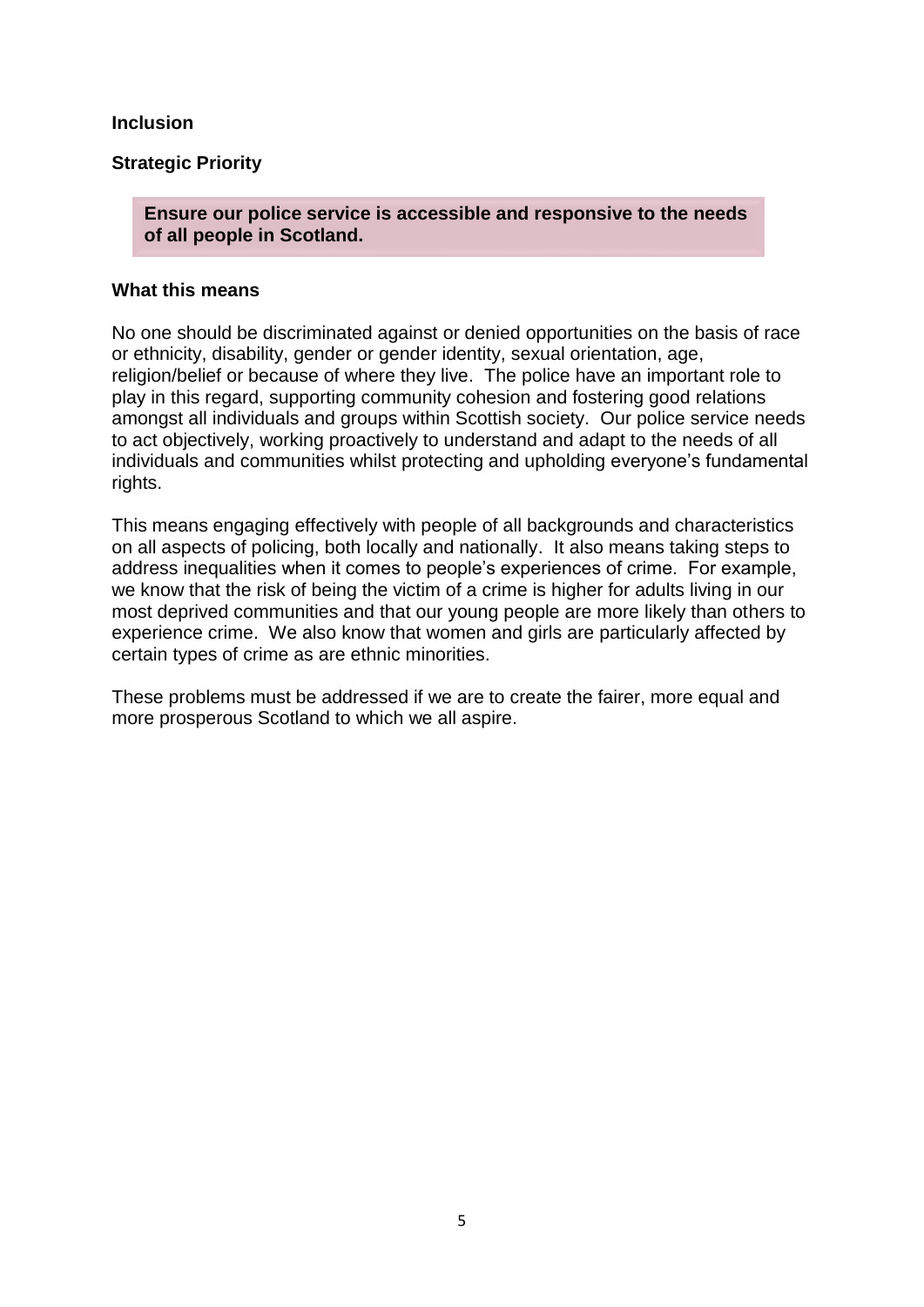#### **Prevention**

#### **Strategic Priority**

**Ensure our police service works to protect people by preventing crime and reducing fear of crime through communication, education, innovation and partnership working.** 

#### **What this means**

Prevention is a key element of public service reform, changing the way we deliver services to create better outcomes for people in Scotland. For policing this means a focus on preventing and reducing the impact of crime and preventing harm for people, communities and businesses, resulting in a more sustainable model of service delivery. Effectively tackling the drivers of crime will allow us mitigate the impacts on those who might otherwise have been victims, in particular vulnerable people.

By increasing emphasis on early intervention and prevention, efforts can be focused at a national, regional and local level in order to stop problems before they start. This approach allows us to use our resources more effectively, reducing the future demand not only on the police service but on the range of other public services who are also involved in dealing with the wider effects of crime.

Communication, education and innovation must lie at the heart of the approach, whilst the appropriate involvement of the police in the planning, design and delivery of other public services is also key.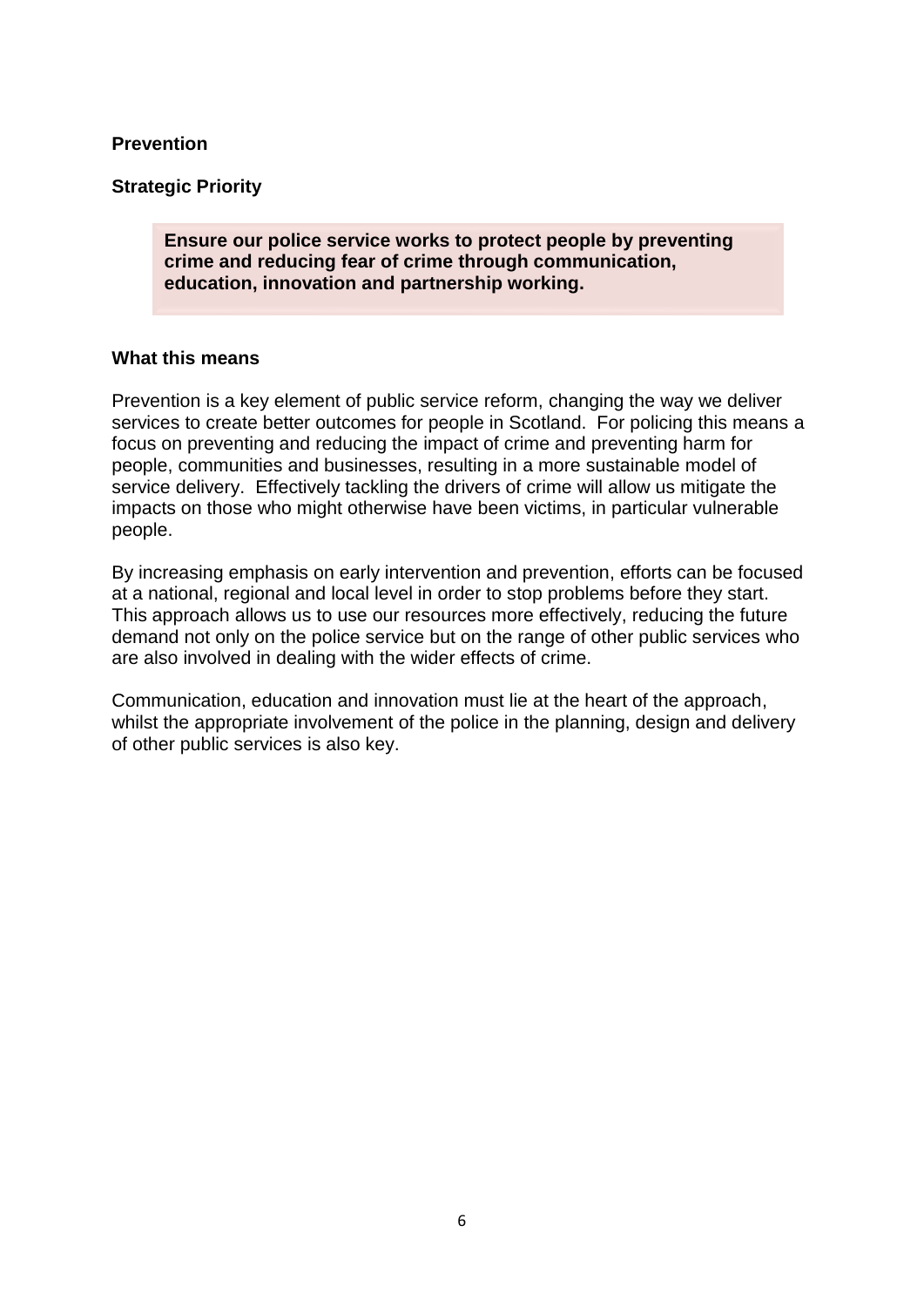#### **Response**

# **Strategic Priority**

**Focus policing on improving the wellbeing of individuals and communities by tackling crime and responding to and investigating incidents effectively and efficiently.**

#### **What this means**

Of course, responding to crime and other incidents when they occur is central to the role of our police service and it is clear that their efforts in this regard must remain a priority.

Detection rates for crime can vary significantly depending on where you live in the country and the nature of the crime that has been committed. Whilst it is right that the most serious crimes are prioritised over others, it is also important that everyone has assurance that the police will respond effectively whenever a crime has been committed and that victims and witnesses will be supported.

The demands on the police service are changing, including, for example, in relation to the nature of people"s engagement with technology, the policing of public events, responding to reports of missing persons, working with other emergency responders and communities in response to weather related emergencies, and undertaking other proactive work to improve the safety and wellbeing of people and communities.

The police must continue to offer a targeted, well planned and effective response to matters which require their support.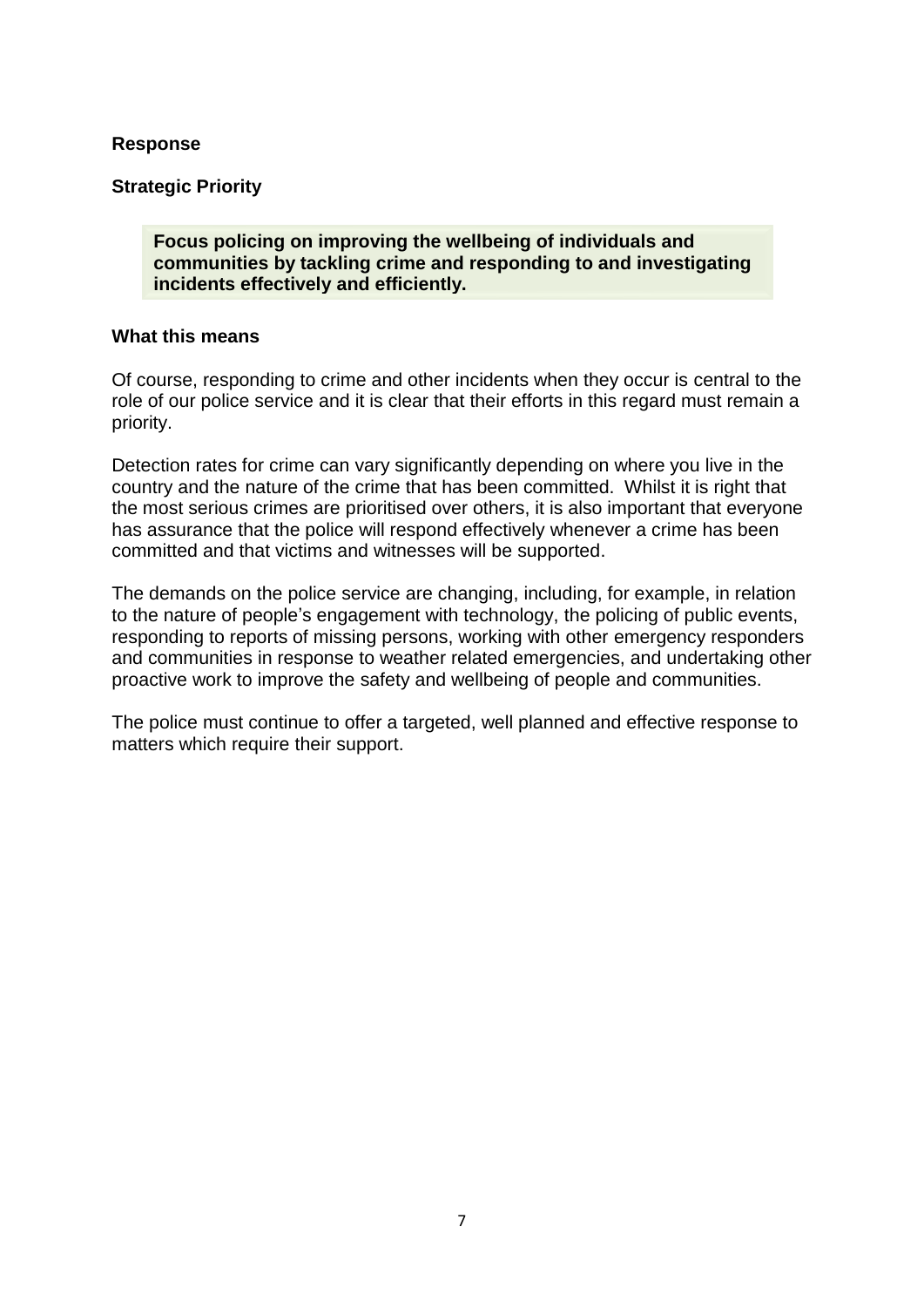# **Collaborative Working**

## **Strategic Priority**

**Ensure that our police service works productively with partners at local, national and international levels to deliver better outcomes for people in Scotland.**

#### **What this means**

All of our public services are facing new challenges. The changing needs of society and our collective determination to improve outcomes in what is a challenging financial environment means we must approach the planning and delivery of services differently.

We know that policing can have an impact on the achievement of wider public sector objectives in areas including health, housing, education and the economy. For example, Police Scotland are key contributors to a number of groups at a local level including Community Planning Partnerships, Alcohol and Drug Partnerships and Child Protection Committees. It is crucial that the police take an active role, working closely with all of their public sector partners, the third sector and businesses, both to improve their own effectiveness and to strengthen our public services more generally.

Efforts in this regard should not be limited to traditional policing activities. Instead, we must explore how the range of resources and assets available to the police can be used to deliver shared solutions and achieve shared outcomes. This means avoiding duplication, sharing services where possible, agreeing shared measures of success and working to deliver services in a way which is most integrated from the point of view of recipients. There is significant scope to build on existing partnerships and to develop new ones, resulting in more efficient and cost-effective ways of working.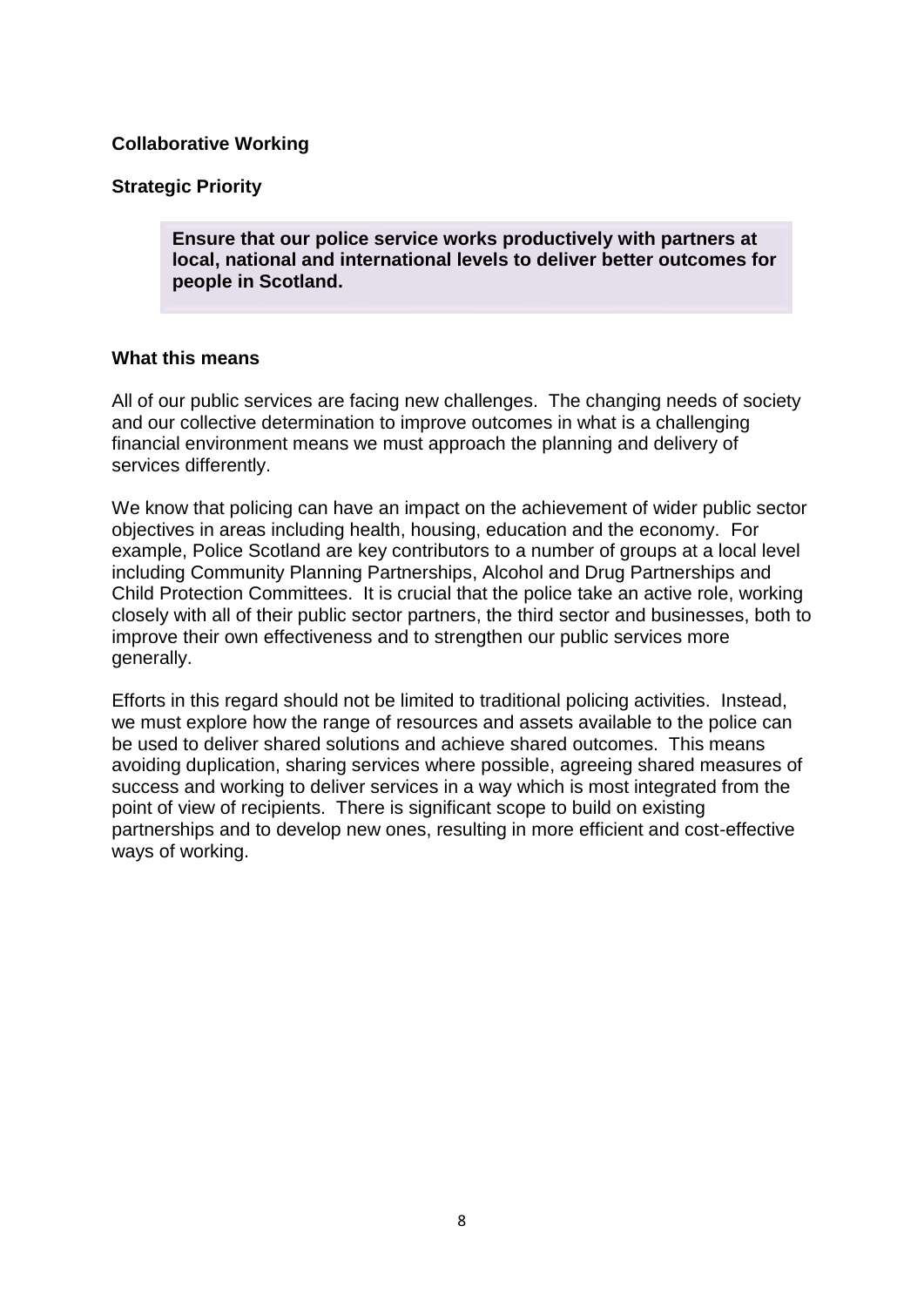# **Accountability**

#### **Strategic Priority**

**Continuously improve public confidence in policing and inspire trust by being transparent, accountable and acting with integrity, fairness and respect.**

#### **What this means**

It is essential that all of our public services are open, transparent and accountable, supporting people and communities to engage positively with them. When it comes to the police, Local Authority Police Scrutiny Committees have a key role to play, bringing together local elected representatives and police commanders to set objectives, develop local police plans and ensure that local police services deliver.

Nationally, Police Scotland is accountable to the SPA. The SPA is, in turn, accountable to the Scottish Ministers and the Scottish Parliament. Other bodies, including Her Majesty"s Inspectorate of Constabulary in Scotland (HMICS), the Police Investigations and Review Commissioner (PIRC) and Audit Scotland also have a key role to play.

It is important that the appropriate links are made and that appropriate data is available, ensuring that governance and accountability for policing at local and national levels is as robust as it can be.

This principle of 'policing by consent' is central to our justice system. It is therefore critical that the SPA and Police Scotland work closely with all relevant bodies to identify and communicate what effective policing looks like and to deliver the scrutiny and transparency that is necessary in order to maintain public confidence.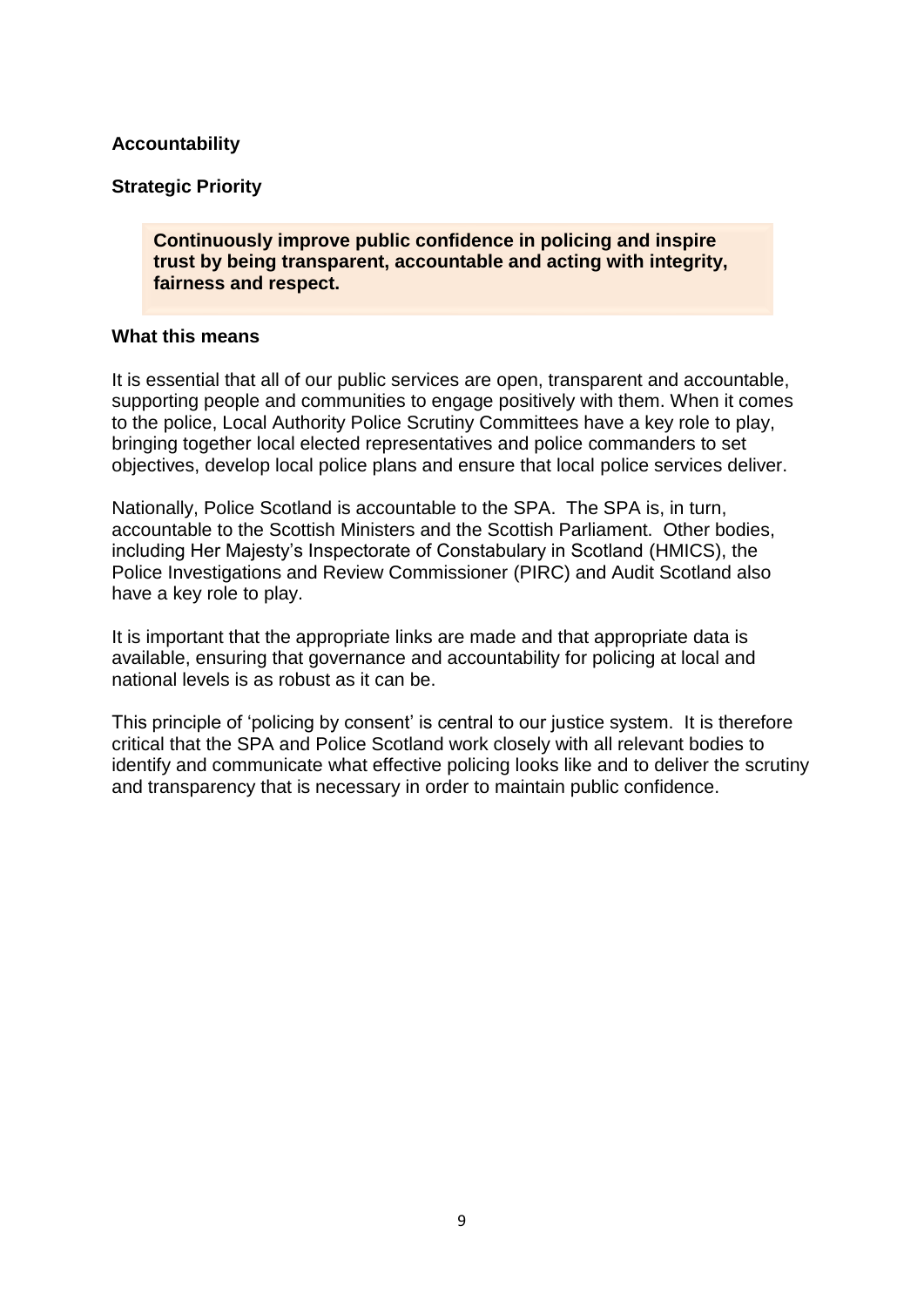# **Adaptability**

## **Strategic Priority**

**Ensure our police service takes advantage of new opportunities and meets emerging threats and challenges.**

#### **What this means**

The demands on our police service are constantly changing and the nature of crime does not remain static. Our police service must constantly seek to improve performance, transforming the way policing is delivered where that is necessary. Our approach to improvement must be based on robust evidence of "what works" and we must actively seek opportunities to maximise the potential of the police workforce, infrastructure and resources. In doing so, our police service must communicate and consult effectively where significant change is planned.

This requires an understanding of how future demands are likely to develop, enabling the police service to operate more effectively and efficiently by ensuring that the right resources, including officers and staff with the right skills and capability, are deployed proportionately in the right way and at the right time.

In order to achieve this, we expect our police service to be resilient, flexible, responsive and efficient.